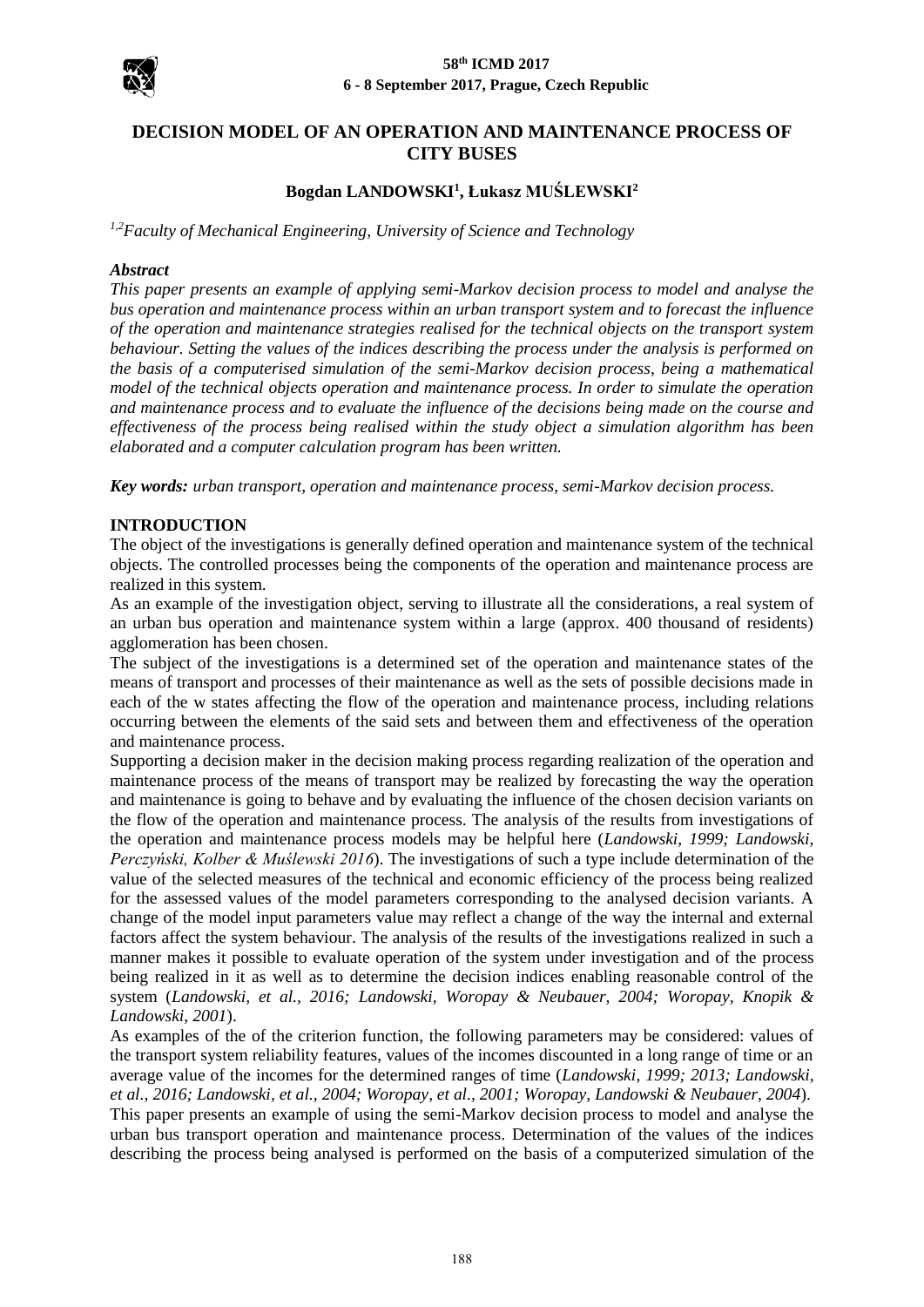

semi-Markov decision process, being a mathematical model of the technical objects operation and maintenance process.

In order to illustrate the investigations a calculation example and the chosen results of the simulation experiments have been presented herein.

### **MATERIALS AND METHODS**

Mathematical model of the operation and maintenance process.

It has been assumed that the stochastic process  $\{X_t, t \in T\}$  with finite number of the states from the space  $S = \{1, 2, \ldots n\}$ , where the set T means non-negative real semiaxis  $t \ge 0$  is a mathematical model of the bus operation and maintenance process. The changes of the process state occur at the moments  $t=t_1,t_2,...t_n$ . The states of the analysed stochastic process correspond to the identified bus operation and maintenance states.

A finite set  $A_i = \{1, 2, \dots, A_i\}$  of decisions (actions, alternatives), which may be applied in the state

 $i \in S$  corresponds to each state  $i \in S$ . The power of the set  $A_i$  is denoted by  $A_i$ . The space of possible decisions:

$$
A=\bigcup_{i\in S}A_i\ .
$$

The decisions are defined as determination of the proceeding way, for instance in relation to a technical object, at the moment of entering a particular state. In a real operation and maintenance system there may be various methods of servicing (repairs, inspections) or using the object (e.g. various routes, over which a bus is used), having an influence on the suffered costs and generated incomes as well as on the frequency and types of damages to the object (*Landowski, 1999; Landowski, et al., 2004; Woropay, et al., 2004*).

Let  $p_i \ge 0$  denote a probability that the process will be in the state  $i \in S$  at the moment t=0. Naturally  $\blacktriangledown$  $p_i = 1$ .

$$
\sum_{i\in S}p_i:
$$

The vector p=[p<sub>i</sub>],  $i \in S$  is a stochastic vector of the initial process distribution  $\{X_t, t \in T\}$ .

If at the moment  $t_k$ ,  $k \in N$  the process is in the state i and the decision  $a \in A_i$  was made when entering this state then  $p_{ij}^a$ , where  $i, j \in S$  represents the probability that the process will be in the state j at the moment  $t_{k+1}$  (the next state of the process will be the state j).

It is assumed that  $\sum_{j \in S}$  $=$ j∈S  $p_{ij}^a = 1$  and  $p_{ij}^a \ge 0$  for all  $i, j \in S$  i  $a \in A_i$ .

To simplify the considerations it has been assumed in the calculation example that:

$$
p_{ij}^{\mathrm{a}}=p_{ij}
$$

Let  $r_i^a$  denote an income, when  $r_i^a$  $r_i^a > 0$  (a loss, when  $r_i^a$  $r_i^a$  <0) per a time unit generated by the system, when the process  $\{X_t, t \in T\}$  is in the state  $i \in S$  at the moment t and the decision  $a \in A_i$  was made when entering the state i. It is assumed that the income  $r_i^a$  $r_i^a$  is limited for all  $i \in S$  and  $a \in A_i$ .

The random variable denoting duration of the state  $i \in S$  of the process, when  $j \in S$  will be the next state and the decision  $a \in A_i$  with the distribution determined by the distribution function  $F_{ij}^a(t)$  $f_{ij}^a(t)$  was made when entering the state i has been identified with the symbol  $T_{ij}^a$ .

To simplify further investigations it has been assumed that

$$
F_{ij}^a(t) = F_i^a(t) = F_{ia}(t), i, j \in S, a \in A_i.
$$

The function  $F_{ia}(t)$  is a distribution function of the distribution of the state  $i \in S$  duration provided that the decision a was made when entering this state.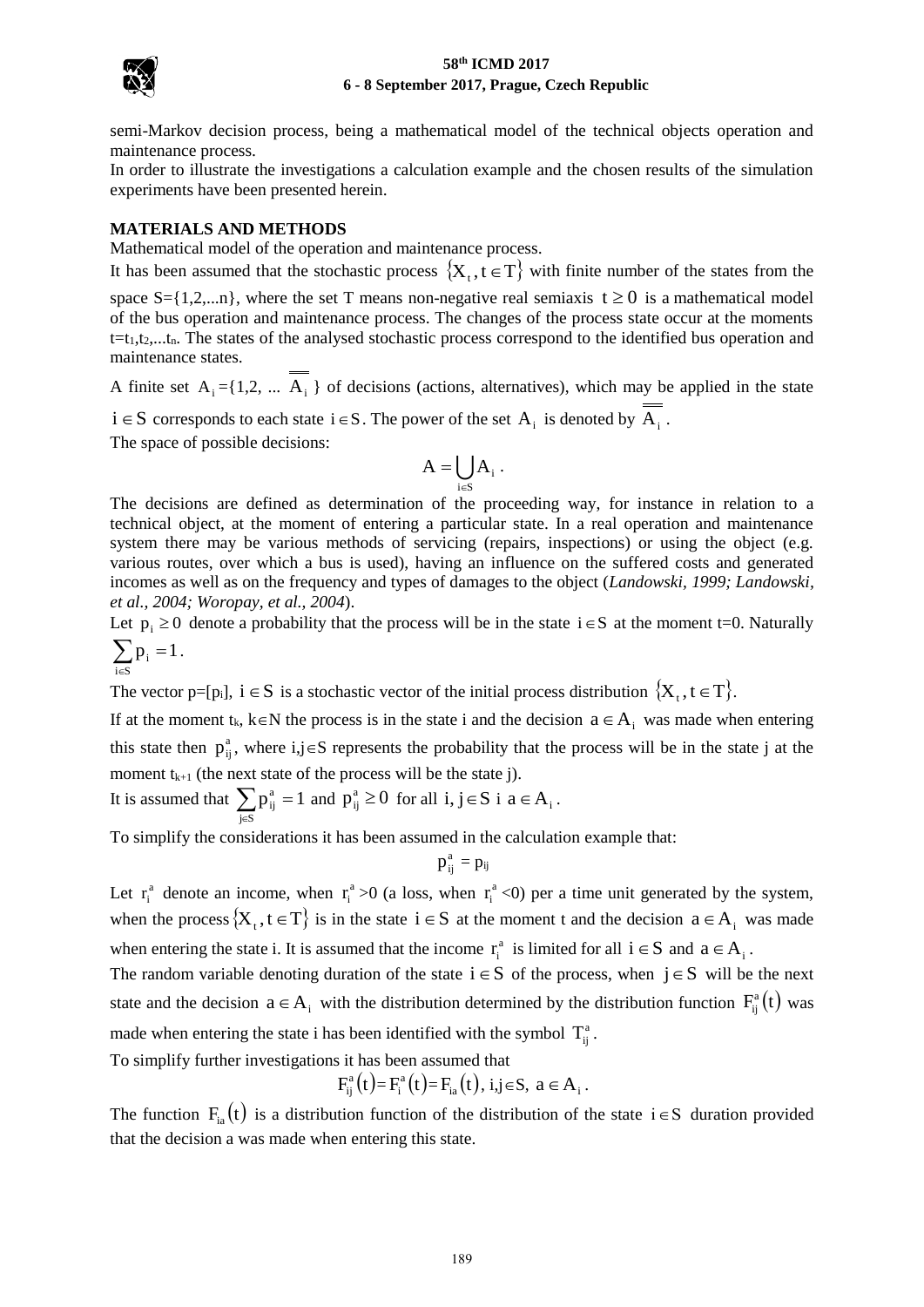

The random variable denoting the duration of the state  $i \in S$ , with the distribution determined by the distribution function  $F_{ia}(t)$  has been identified with the symbol  $T_{ia}$ .

The stochastic process  $\{X_t, t \in T\}$  determined this way is a special case of the semi-Markov decision process with incomes (*Baykal-Gürsoy & Gürsoy, 2007; Feinberg, 1994; Landowski, et al., 2004*). Decision model of an operation and maintenance process

The investigations presented hereunder assume that from the point of view of the investigation aim, it is possible to identify n separable subsets of the homogenous objects in the set of the technical objects being operated and maintained in a transport system.

Various maintenance events requiring from the decision makers of the operation and maintenance system to make current decisions regarding the way of operating and maintaining the vehicles, the results of which affect the flow of the operation and maintenance process, including its economic effect occur when operating and maintaining the buses in an urban transport system. The bus operation and maintenance states are characterized by the distributions of these states durations and by unitary incomes (costs) generated by the system, when a vehicle stays in a specific state (*Landowski, 1999; Landowski, et al., 2004; Woropay, et al., 2001*).

The simplified model of operation and maintenance process of an urban bus transport system presented hereunder illustrates possibility to apply semi-Markov decision process and a computerized simulation to analyse and control the operation and maintenance process of the technical objects.

Three bus operation and maintenance states have been analysed. The state  $S_1$  – using a technical object. A technical object including its operator carries out the transport tasks assigned to it. The state  $S_2$  – servicing a technical object performed by so called technical service (TS) units. An unserviceable technical object staying in the environment of the operation and maintenance system is affected by the actions performed by mobile technical service units aimed at bringing back its serviceability. The state  $S_3$  – servicing a technical object within the operation and maintenance system. An unserviceable technical object is affected by the actions aimed at bringing back its serviceability within a subsystem of assuring serviceability of the analysed vehicle operation and maintenance system or in another organizational unit (*Landowski, 1999; Landowski, et al., 2004; Woropay, et al., 2001*).

Such a state occurs in the investigated system at the moment when such a damage occurred that cannot be removed by the technical service units outside the service station or the vehicle was directed to the service station for other reasons.

The space of the states S of the process consists of three states  $S = \{i : i = 1,2,3\}$  in the investigated model. The states i of the analysed stochastic process correspond to the identified bus operation and maintenance states Si.

On the basis of identification of a real urban bus transport operation and maintenance system the possible transitions between the identified bus operation and maintenance states have been determined. The changes of the operation and maintenance states are described with the stochastic process  $\{X_t, t \in T\}$ .

The transition matrix  $P = [p_{ij}]$ ,  $i, j \in S$  of the Markov chain inserted into the process  $\{X_t, t \in T\}$  has been assessed on the basis of the investigations realized in a real system of the urban bus operation and maintenance system (Tab. 1).

| <b>State</b> |              |      |      |  |  |
|--------------|--------------|------|------|--|--|
|              |              |      |      |  |  |
|              |              | 0,81 | 0,19 |  |  |
|              | $\mathbf{Q}$ |      |      |  |  |
|              |              |      |      |  |  |

**Tab.1** Probability values  $p_{ij}$ ,  $i,j \in S$  of the process states changes  $\{X_t, t \in T\}$ 

When entering the state  $S_1$  a decision may be made about the kind of the transport task (determined by the kind of so called communication route within the urban transport systems). Realization of the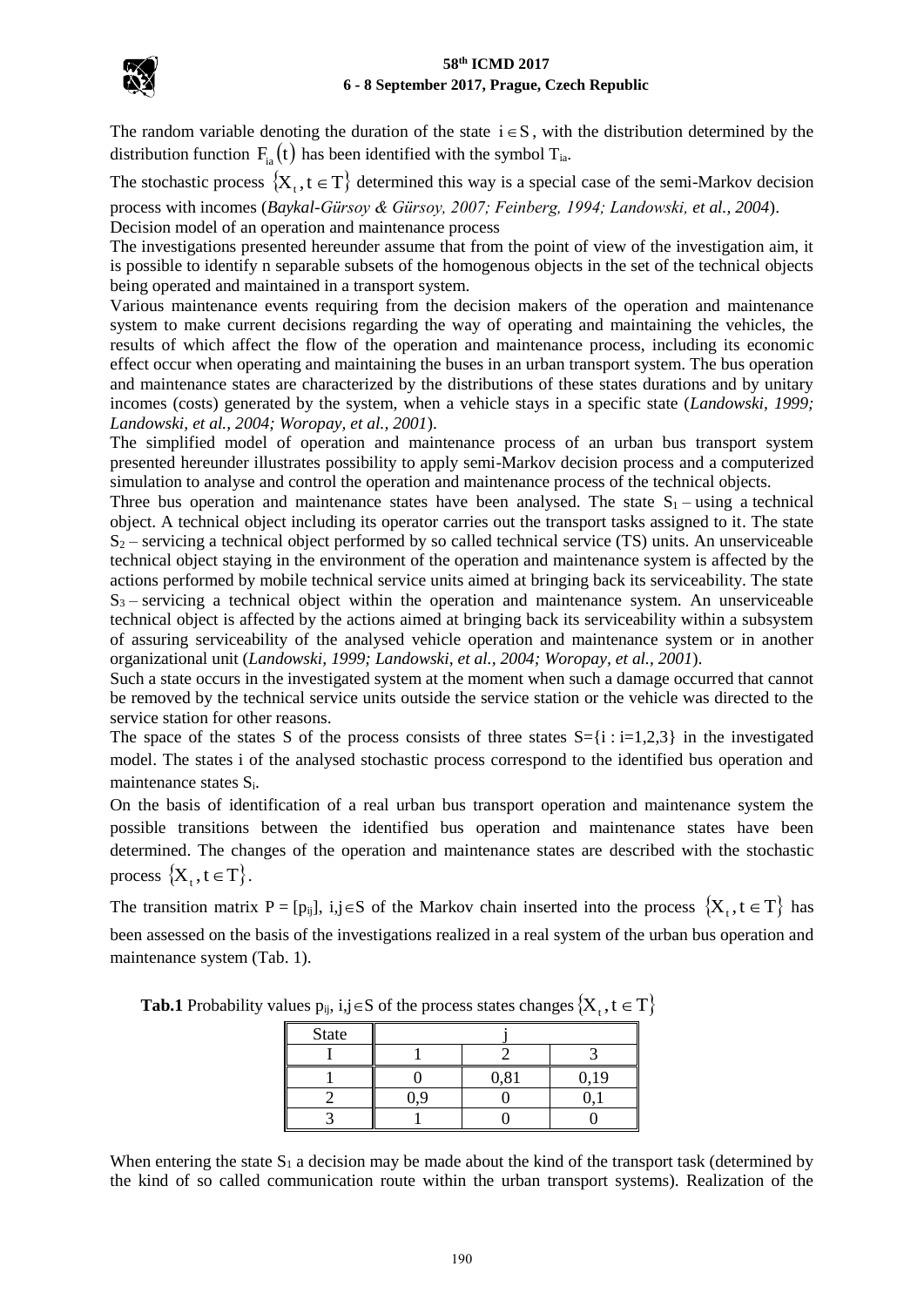

transport tasks over a respective route may have an influence on the frequency and kind of the damages to the vehicles realizing the transport tasks. It is related to the condition of the roads, number of passengers, route length, number of bus stops etc. The income per a time unit related to being in this state is determined on the basis of so called buskilometre and average velocity of the travel over the respective route. The buskilometre price is settled on tender basis. Therefore, it is of significant importance for the transport companies to determine the technical and economic aspects of the task realization over the individual communication routes.

In the state  $S_2$  a decision may be made to send a technical service unit of a special type (the technical service units used in the analysed operation and maintenance system differ from one another by their type and technical equipment which is crucial for the scope of the realized repairs).

In the state  $S_3$  a decision may be made about performing the service within a subsystem of assuring serviceability of the analysed vehicle operation and maintenance system or to have one of the external companies realize such a service. The following factors are related to the type of the unit realizing the service process: scopes of the realized actions, diagnostic apparatuses in use, or service duration, number of people needed to realize the service, etc. which in an obvious way affect the costs of the services being realized.

In order to simplify the consideration, it has been assumed hereunder that a decision regarding selection of the respective communication route may be made only in the first state. Four communication routes have been analysed. The decision k made when entering the state i has been denoted by  $a_{ik}$ , (i, $k\in\mathbb{N}$ ). The decision space may be presented as  $A = \{a_{11}, a_{12},...,a_{14}\}.$ 

## **RESULTS AND DISCUSSION**

In order to simulate the operation and maintenance process (semi-Markov decision process) and to evaluate the influence of the taken decisions on the flow and effectiveness of the process being realized within the investigation object a simulation algorithm has been elaborated and a computer calculation program has been developed (*Landowski, et al., 2004; Woropay, et al., 2004*).

The subject of the analysis in the considered example was transport realization effectiveness over the respective communication routes.

The simulation experiment has been carried out for all possible deterministic strategies for the considered example, assuming that there are 200 maintained and operated vehicles in the system and the duration of the simulation is equal to 31 days. The deterministic strategy is understood as a strategy to make the same decision in the respective state.

The chosen simulation results presented hereunder refer to four deterministic strategies and they are denoted respectively St-1, St-2, ..., St-4. The strategy denoted with the code St-k,  $k = 1, 2, ..., 4$  means that the decision  $k(a_{1k})$  was made when entering the state 1.

The data needed for the simulation regarding the probability of transition between the states and the times of staying in the states (for the strategy denoted with the code St-1) have been preliminary assessed on the basis of the fragmentary investigation results. The remaining data needed for the simulation are hypothetical ones and serve to illustrate the considerations.

The chosen simulation experiment results are presented in the Tab. 2 and 3. The results presented in the Tab. 2 include average values of the incomes generated by the system due to realization of the respective strategies by a single vehicle calculated per one day of realization of the transport tasks. However, the Tab. 3 includes number of entries to the respective states (jointly for all the vehicles) depending on the adopted strategies.

| Strategy code | Average value | - 01<br>Standard deviation |
|---------------|---------------|----------------------------|
| $St-1$        | 238,61        | 39,93                      |
| $St-2$        | 301,24        | 30,03                      |
| $St-3$        | 329,24        | 30,68                      |
| $St-4$        | 468,29        | 38,24                      |

**Tab.2** Chosen simulation results – incomes generated within 24 hours by a system due to operation and maintenance of a single vehicle depending on the adopted strategy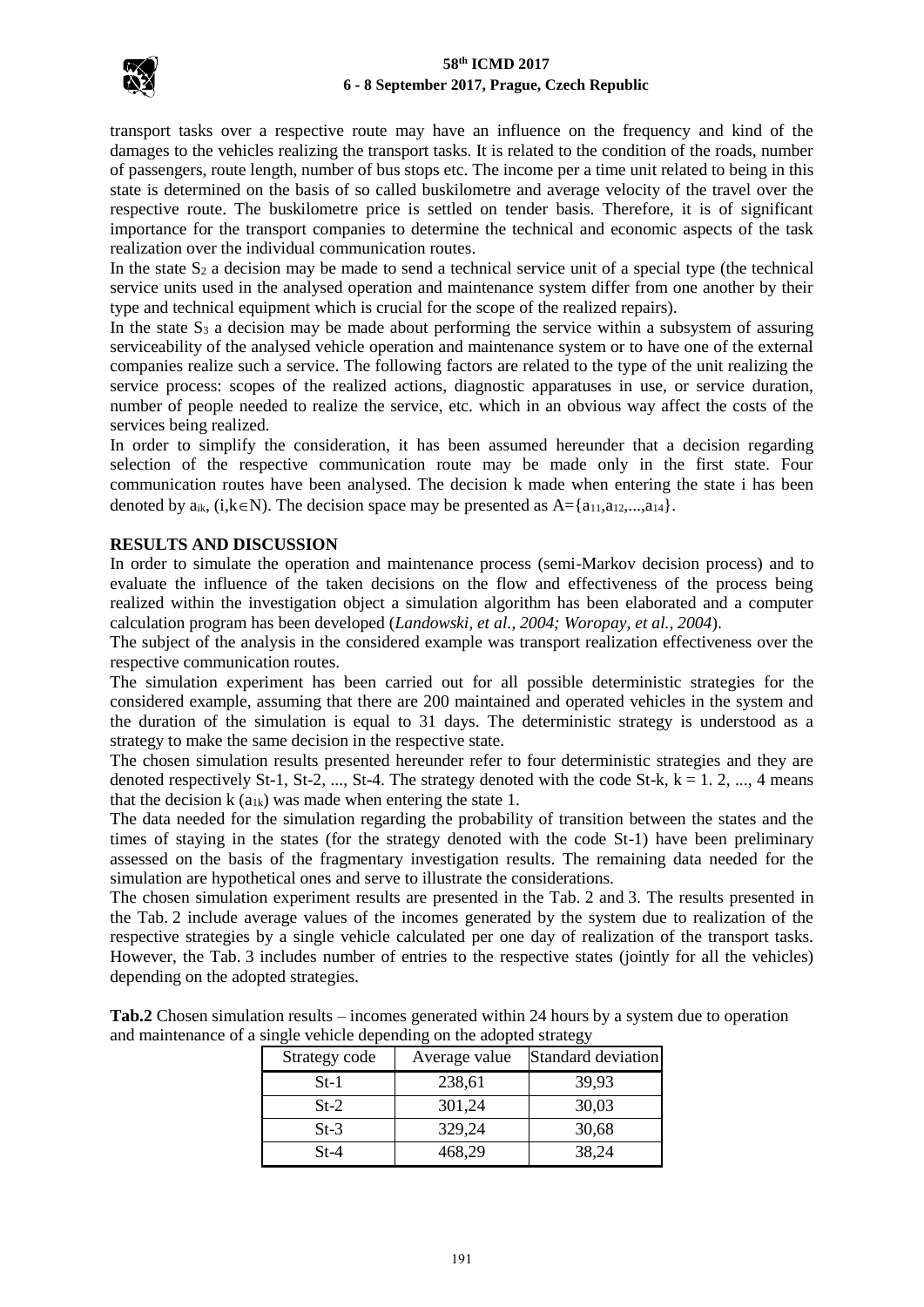

**Tab.3** Chosen simulation results – number of entries to the respective states depending on the adopted strategy

| <b>State</b> | Strategy code |        |        |        |  |
|--------------|---------------|--------|--------|--------|--|
|              | $St-1$        | $St-2$ | $St-3$ | $St-4$ |  |
|              | 1569          | 4741   | 5242   | 6494   |  |
|              | 1338          | 4421   | 4901   | 4829   |  |
|              | 516           | 1481   | 1583   | 1585   |  |

## **CONCLUSIONS**

The aim of the investigations was, among other things, to present possibility of applying chosen stochastic processes (that means semi-Markov decision processes) for mathematical modelling the system and vehicle operation and maintenance process.

The investigated example of the model of the urban bus transport operation and maintenance process is significantly simplified (due to the nature of the elaboration). However, the presented way of building and analysing such models shows that it is possible to apply them to provide preliminary prognosis for a system state, and to evaluate the co-operation results of the primary (using) and the auxiliary (servicing) processes and supporting the decision makers in the process of making decisions regarding the control of the operation and maintenance process and the system in which it is being realized.

The elaborated simulation program has been designed in such a way to assure possibility of using it in as extensive as possible class of problems related to the operation and maintenance of the technical objects. Realization of the simulation experiments enables determination of the parameter values (including momentary values) describing the vehicle operation and maintenance process that cannot be determined by means of an analytic method (for the most complex models).

It seems that the analysis of the investigation results of the presented model types, for different values of their parameters (decision variants) assessed on the basis of the results coming from the operation and maintenance investigations may facilitate making reasonable decisions regarding the control of the vehicle operation and maintenance process. Such an analysis enables, among other things, to evaluate preliminarily both the technical and organizational aspects of the vehicle operation and maintenance and the economic ones of the realized transports, which may be the basis for affecting a real operation and maintenance system in order to secure its rational operation.

Because of the nature of the affair the mathematical models of the operation and maintenance processes, realized within complex systems, constitute a simplification of the real processes. The consequence of the above is a necessity to formulate carefully the practical conclusions resulting from investigating these models. However, it does not limit the purposefulness of creating and analysing models of this type. The analysis of the results obtained by investigating these models, for the model parameter values, determined on the basis of the results from the operation and maintenance investigations realized in a real transport system, makes it possible to formulate conclusions and evaluations both in terms of quality and (in limited extent) quantity.

The presented method to model and analyse the operation and maintenance process, due to the complex degree of the description generality and the system-based approach to the problem may be used to analyse an operation and maintenance process being realized in other operation and maintenance systems than an urban bus transport system.

## **REFERENCES**

- 1. Baykal-Gürsoy, M., & Gürsoy, K. (2007). Semi-Markov decision processes. *Probability in the Engineering and Informational Sciences, 21*(4), 635-657.
- 2. Feinberg, E. A. (1994). Constrained semi-Markov decision processes with average rewards. *Zeitschrift für Operations Research, 39*(3), 257-288.